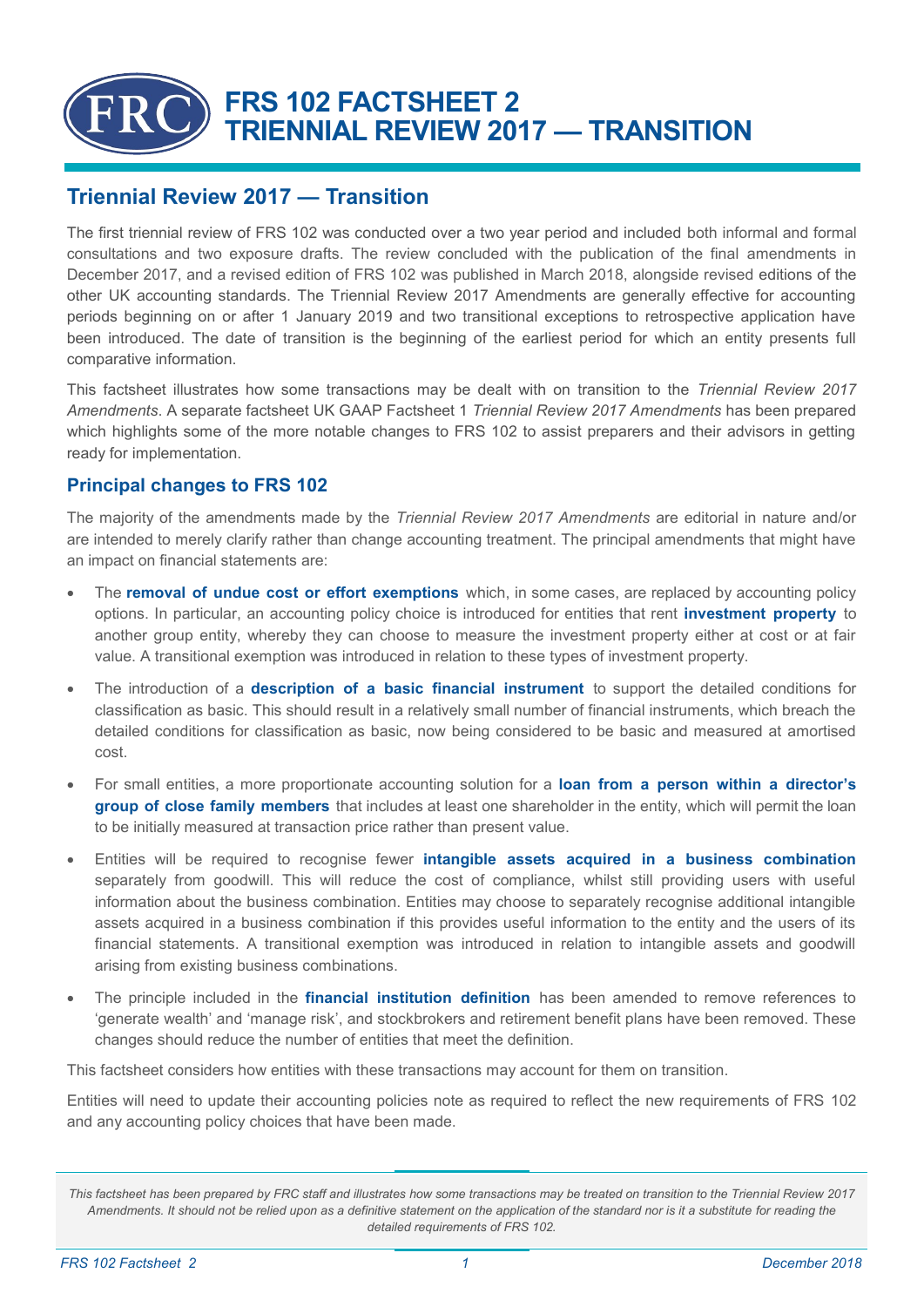## **Removal of undue cost or effort exemptions**

## **Amendments to Section 14** *Investments in Associates* **and Section 15** *Investment in Joint Ventures*

Previously, entities that are not parents could choose to measure investments in associates and joint ventures either at (a) cost, (b) at fair value with changes in fair value recognised in other comprehensive income (the fair value model) or (c) at fair value with changes in fair value recognised in profit or loss. Under the fair value model (option (b)), FRS 102 previously allowed an undue cost or effort exemption whereby when it is impracticable to measure fair value, cost could be used instead. This has exemption has been removed.

#### **On transition**

If an entity has previously used the undue cost or effort exemption in relation to investments in associates or joint ventures measured under the fair value model, it can simply change its accounting policy and opt to use the cost model going forward.

## **Amendments to Section 16** *Investment Property*

## **Investment property rented to a third party**

Previously, entities were required to measure all investment property at fair value unless the fair value cannot be determined without undue cost or effort, in which case it is measured at cost less depreciation and impairment, until such time that a reliable measure of fair value can be determined.

This undue cost or effort exemption has been removed and all investment properties rented to a third party will need to be measured at fair value.

#### **On transition**

An entity that has investment property rented to a third party measured at cost will need to determine a fair value for these properties using the guidance set out in the Appendix to Section 2 *Fair Value Measurement*. The Appendix to Section 2 does allow for situations when a reliable fair value cannot be determined, however, we would expect these situations to be extremely rare.

#### **Investment property rented to another group entity**

To address a significant implementation issue, Section 16 was amended to introduce an accounting policy option in respect of investment property rented to another group entity whereby entities may elect to transfer these properties to property, plant and equipment and measure them at cost (less depreciation and impairment) under Section 17 *Property, Plant and Equipment*.

#### **On transition**

A transitional provision has been introduced in paragraph 1.19(a). An entity that chooses to measure investment properties rented to another group entity under the cost model going forward has a choice of accounting treatment on transition:

- 1) apply the transitional provision which allows an entity to take the fair value at the date of transition (ie not the current carrying amount) and use that as the property's deemed cost going forward; or
- 2) use the historical cost of the property, and depreciate/impair the asset as if it had always been carried at cost.

An entity has a free choice but the availability of information and the work required to determine the carrying value at the transition date, prior year end and current year end may lead an entity to take the transitional exemption for ease.

When an entity chooses to take the fair value at the date of transition as deemed cost going forward, the investment property is not carried on a cost basis and is instead measured under the alternative accounting rules. Therefore any fair value uplift existing on transition must be recognised in a revaluation reserve and additional disclosures required by paragraph 34 of Schedule 1 to the Regulations must be given.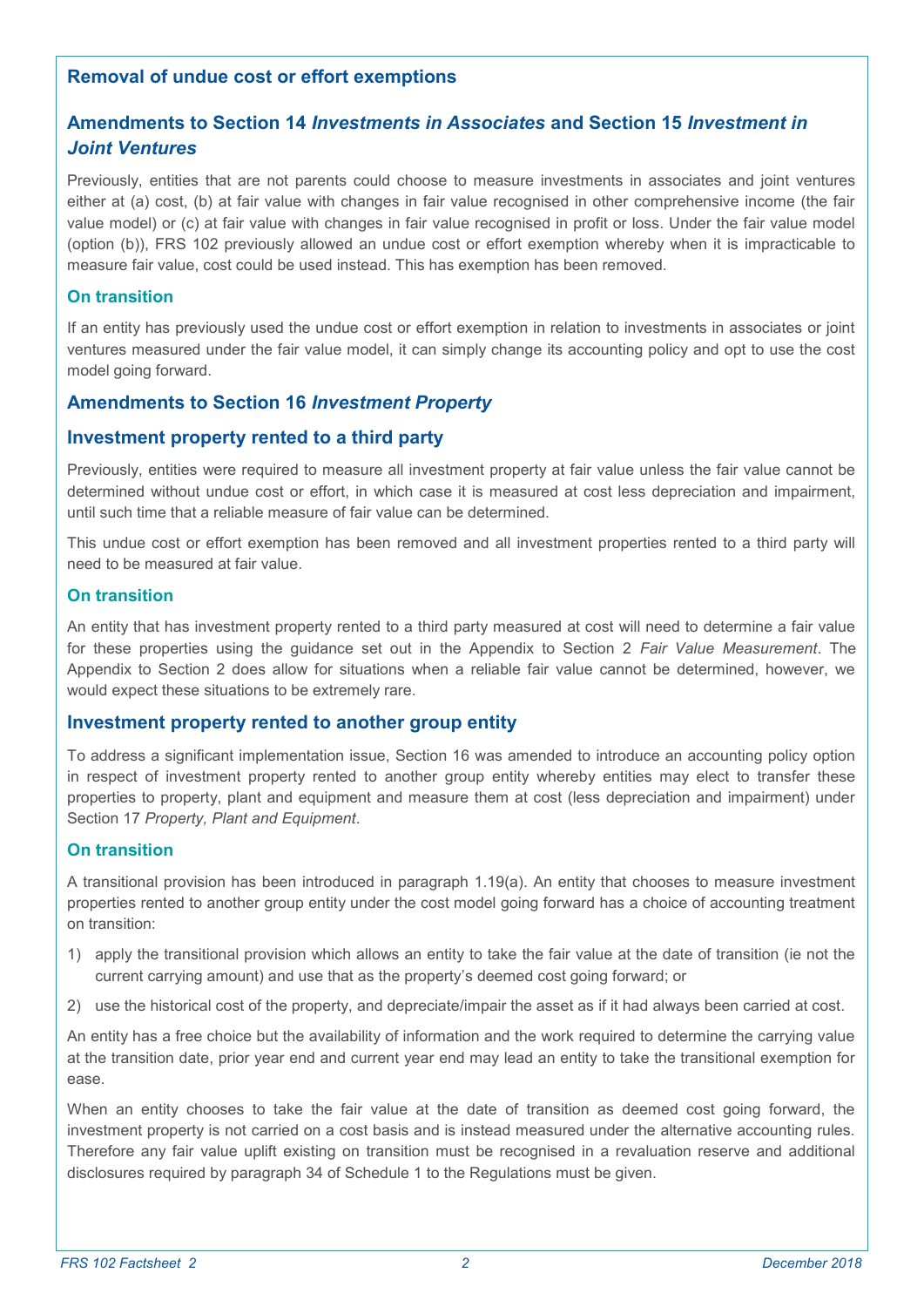## **Introduction of a principle for the classification of financial instruments**

## **Amendments to Section 11** *Basic Financial Instruments*

Previously, the classification of financial instruments as 'basic' or 'other' was dependent on a list of prescriptive conditions set out in paragraph 11.9. Paragraph 11.9A has been inserted to add a principles-based description of a 'basic' financial instrument. This paragraph need only be considered for debt instruments that do not meet the detailed conditions. We expect that this amendment will result in a relatively small number of financial instruments, which breach the detailed conditions, now being considered as basic and measured at amortised cost.

#### **On transition**

An entity with financial instruments classified as 'other' should consider whether any of them might meet the principle-based description, and now be measured at amortised cost. However, this will not be necessary for all 'other' financial instruments, derivatives for example are not usually 'basic'.

For an entity that has debt instruments that previously would have been measured at fair value but which are now classified as basic and measured at amortised cost, this change in classification will represent a change in accounting policy as a result of a change in the requirements of FRS 102. Insofar as it is practicable, comparative information needs to be presented as if the new policy has always been applied. The requirements for retrospective application are set out in paragraph 10.12 and an entity will need to provide the disclosures required by paragraph 10.13.

## **Simplified treatment for directors' loans**

## **Amendment to Section 11** *Basic Financial Instruments*

Previously, off-market directors' loans (ie loans from a director to a company in which he/she is also a shareholder) were required to be measured at the present value of the future payments discounted at a market rate of interest for a similar debt instrument. A new relief has been introduced in paragraph 11.13A(a) for loans to small entities from a directors' group of close family members (which includes the director), when that group also includes a shareholder. The relief allows these loans to be measured initially at transaction price. This relief also applies to small LLPs and loans from its members.

#### **On transition**

A small entity that wishes to take advantage of this relief should account for this retrospectively as a voluntary change in accounting policy, and insofar as it is practicable, comparative information needs to be presented as if the new policy has always been applied. The requirements of retrospective application are set out in paragraph 10.12. Small entities will also need to provide the disclosures required by paragraph 10.14.

#### **Changes in eligibility**

If an entity has taken advantage of the exemption but subsequently ceases to be a small entity, as per paragraph 11.13B, it may determine the present value of the liability:

- a) on the basis of the facts and circumstances existing at that time; or
- b) at the date the financing arrangement was entered into.

In order to make the accounting more straight-forward and to reflect the fact that it is a change in circumstance that has triggered the change in accounting (rather than an accounting policy choice) the change should be accounted for prospectively. As a result, comparatives will not be restated.

An entity only makes an assessment of whether it is eligible for the small entities regime at the reporting date, therefore, at that date, the liability would be remeasured to present value with the associated adjustment to equity. The income statement effect will be recognised from the following reporting period. For example, if an entity was no longer eligible for the small entities regime for the year ending 31 December 2019, it would adjust the carrying value of the loan as at 31 December 2019. The financial statements for 2020 would, for the first time, include any associated interest expense.